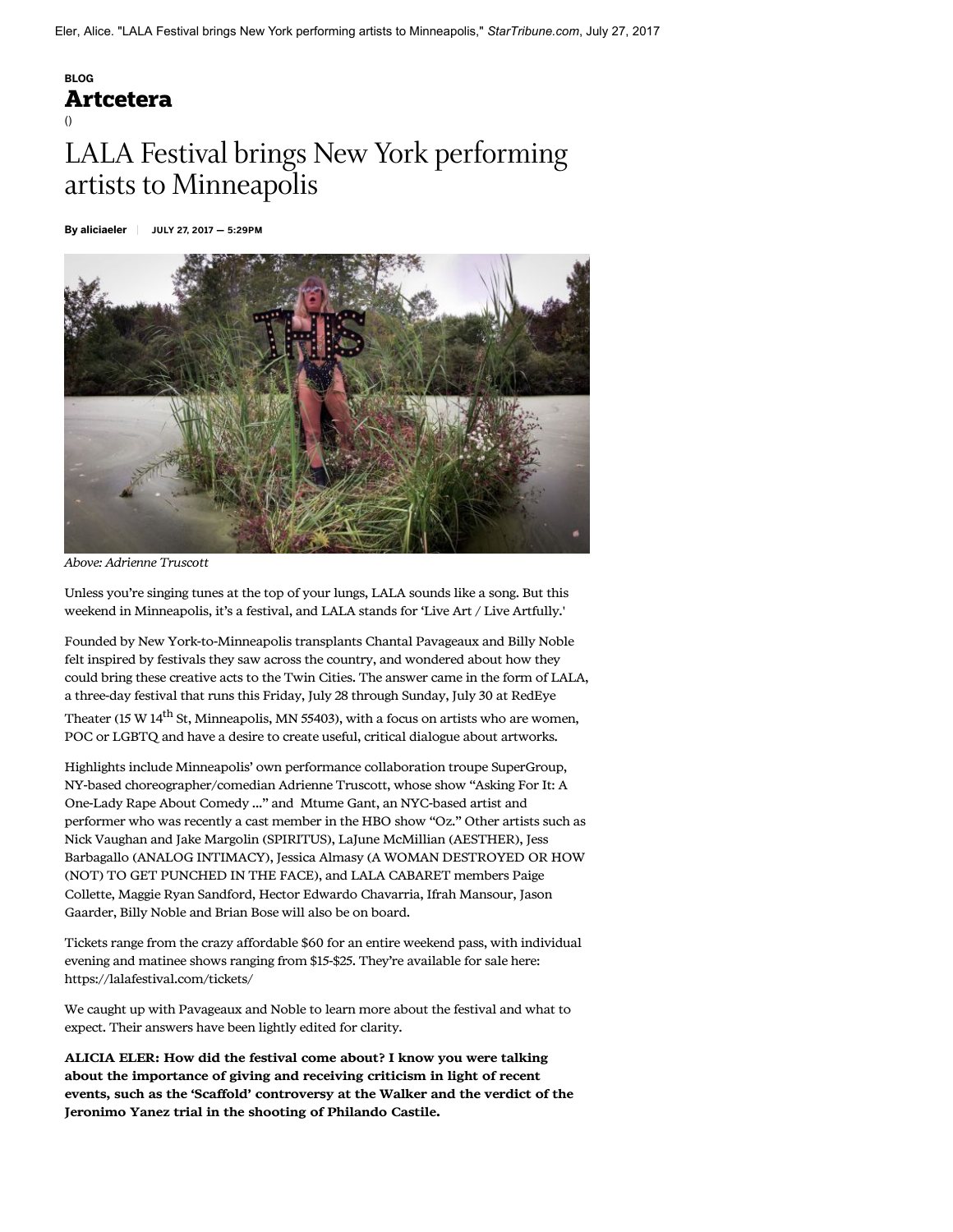Chantal Pavageaux: This is something I've been wanting to do for a number of years. I've been to a lot of national festivals, such as Under the Radar [\(https://www.publictheater.org/Programs--Events/Under-the-Radar-Festival/\)](https://www.publictheater.org/Programs--Events/Under-the-Radar-Festival/) in New [York at the Public Theater, Time-Based Art Festival \(http://pica.org/programs/tba](http://pica.org/programs/tba-festival/tba17/)festival/tba17/) in Portland, for example. There are a lot of festivals that happen in New York in January such as [COIL Festival at PS122 \(https://www.ps122.org/coil-2017/\) ,](https://www.ps122.org/coil-2017/) the [Special Effects Festival \(http://sfxfestival.com/\) ,](http://sfxfestival.com/) which all happen at this time because [that's when the Global Performing Arts Conference and Marketplace](https://10times.com/global-performing) (https://10times.com/global-performing) is in New York. People were like, 'Hey these experimental things are happening under the radar', which is why one of the festivals is called Under the Radar at the Public Theater.

#### AE: So is that what the New York-Minneapolis connection is about?

CP: We moved here from New York, we have a lot of friends who have moved here who lived in New York. It seems like a NY-Minneapolis connection is very strong in many ways but it doesn't seem – the opportunities for people here to have their work seen by other people is limited, especially the opportunity for things to come here from NY or other places. If one or two people don't think your work is worth bringing then you are not going to come to the Twin Cities. And then the cool weird stuff, there isn't opportunity for it to jump out.

## AE: You had also mentioned an interest in questioning why curators are gatekeepers, and the idea of shifting that cultural responsibility to artists. Is that possible though, to make artists the gatekeepers?

Billy Noble: The thing we have been talking about a lot is this question of curation. So at the time Chantal was seeing work she was really excited about and wishing she could share things she saw in NY with people in Minneapolis, and wishing she could share stuff she saw in Mpls with people in NY and other places, I had attended a number of conferences where there were a lot of curators talking. And I kept hearing people say, 'oh well when we discovered DARK MATTER (http://darkmatterrage.com/about/).,' [an NYC-based trans south Asian performance art duo made up of Alok Vaid-Menon and Janani Balasubramanian]. So these curators who put together things for the MOMA or other shows in New York, they were like 'oh we discovered DARK MATTER and we want to get them to MOMA' and I was like, 'you didn't, DARK MATTER isn't like a country you discovered and colonized, DARK MATTER is a group that's making work and they have their own organic following, and other artists and other queer people are aware of what they are doing even if they haven't trickled up to the MOMA.' In this instance, other people have been interested in DARK MATTER for a long time, but it wasn't until a critical point – when they performed for Under the Radar -- and that's when they were no longer under the radar.

I think in terms of the LALA Festival and artists being able to bring people – inform other artists and people who can see things that are interesting to them – I am interested in being part of an actual dialogue or conversation instead of these people have gotten to a point in their career where they can sell out an opera house or something and make money off of them.



#### What are you most excited about?

BN: I'm most excited about "White Face" with Mtume Gant. I knew him from when I was a teaching artist in NYC. He's probably one of most intelligent people I know, but also one of the most gracious and kind, but he makes these scathing political satires. He writes holds-no-barred

sort of satires, and they are super smart and I am excited to get to watch in its entirety and him there in the theater. And his mom lives in town. His mom will also be in the audience